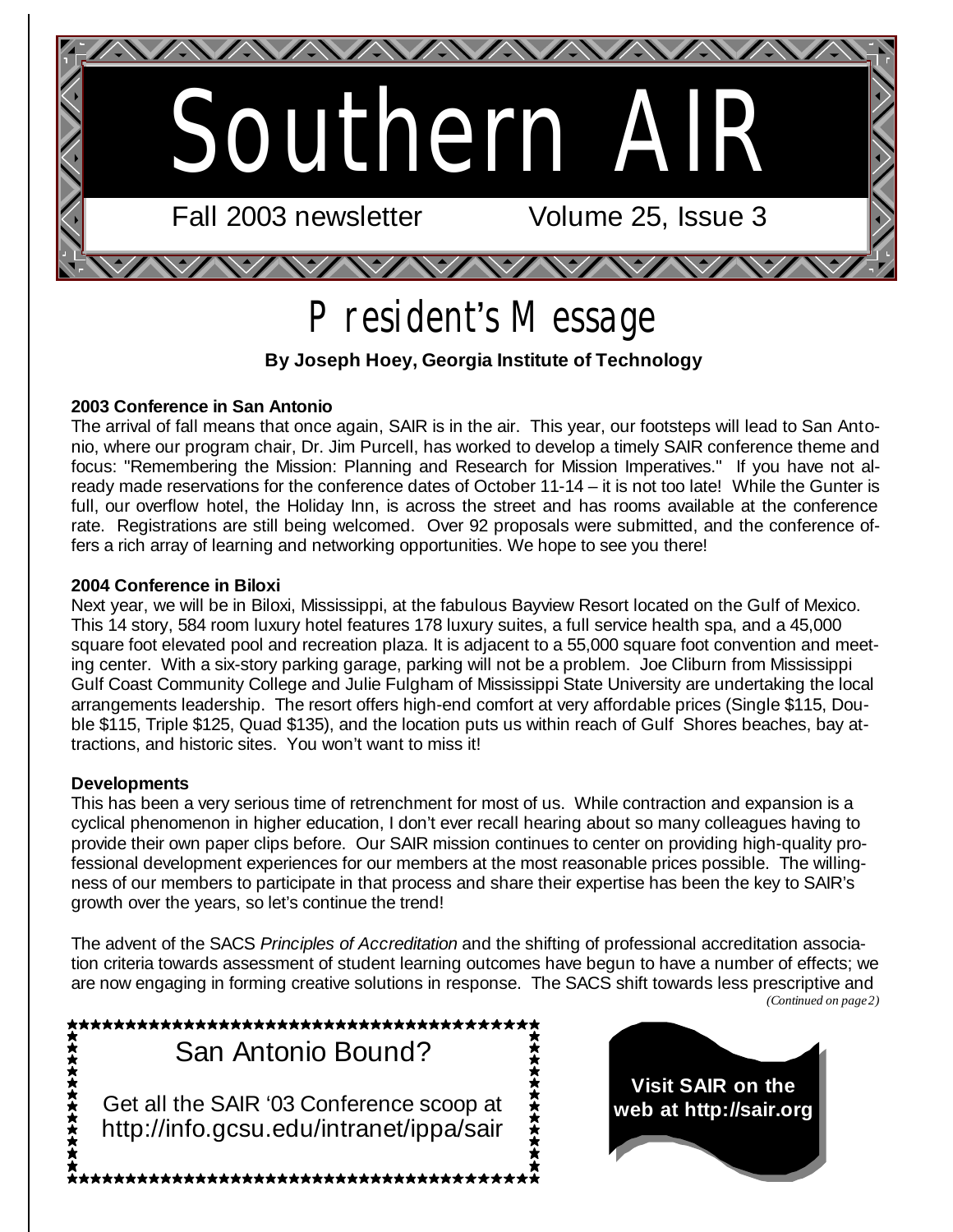# **SAIR**

*The Southern Association for Institutional Research*

http://www.sair.org

**President**  Joseph Hoey Georgia Tech

**Vice President**  Jim Purcell Georgia College & State University

**Past President**  Sam Lowther Auburn University

**Treasurer** Ross Griffith Wake Forest University

#### **Secretary** Teresa Hall University of Alabama at Birmingham

#### **Members at Large**

Marcus Babaoye Wiley College

Jim Eck Rollins College

Julie Fulgham Mississippi State University

Chris Mee Coastal Carolina University

Editor, Southern AIR Jim Eck, Rollins College

Co-Editors, Southern AIR Darla Keel, University of Memphis Ruth Salter, Valdosta State University

Please submit materials for the next issue of Southern AIR by November 15, 2003.

Page 2

#### *(Continued from page 1)*

more institution-specific standards of what constitutes an "adequate" response to the *Principles of Accreditation* has put the onus of ascertaining a set of workable internal standards as relates to the *Principles* squarely on the postsecondary institutions within our region. Institutional effectiveness remains front and center in the new standards, and the role of IR, Assessment, and Planning professionals has therefore to grow to be enablers of the creation of workable internal standards for our institutions, and to help define what Institutional Effectiveness means in each of our situations. Our leadership responsibility in this respect has expanded significantly. How should we respond? One way in which we as practitioners can facilitate this is by intelligent usage of information technology:

- · to provide accurate and timely analysis of institutional data,
- · to manage feedback processes and assessment reporting,
- · to share information on best practices,
	- · to enhance organizational communication, and
- to demonstrate that our institutions are effectively accomplishing their diverse missions.

At the end of the day, I see these developments as pushing our institutional role towards more centrality and certainly more responsibility than ever before. It is up to us to transform raw (or tabular!) institutional data into organizational intelligence, and to facilitate communication of that knowledge base. I hope that we practitioners continue to be able to come together as a profession to continually share and expand our knowledge base, and I look forward to working with you to ensure that SAIR is a key forum for our forward progress.

Sincerely,

Joseph Hoey 2002-03 SAIR President

#### \* \* \* \* \* \* \* \* \* \*

#### **In Memoriam: Dr. Ron Hagerman**

Ron was born in Chicago Heights, Illinois, November 11, 1938, and spent his formative years in that city with his parents, sister, and grandparents. Ron was a graduate of Bloom Township High School, and attended Valparaiso University and Bloom Township Community College. He received a B.S. in Economics from Southern Illinois University, a M.S. degree in Higher Education from the University of Illinois, and an Ed.D. in Higher Education from the University of Colorado. A product himself of the community college system, he had a special place in his heart for the education of all, but especially of the adult learner.

Through the years Ron filled a number of positions from clerk in the United States Army Reserve to work as a computer programmer,

*(Continued on page 4)*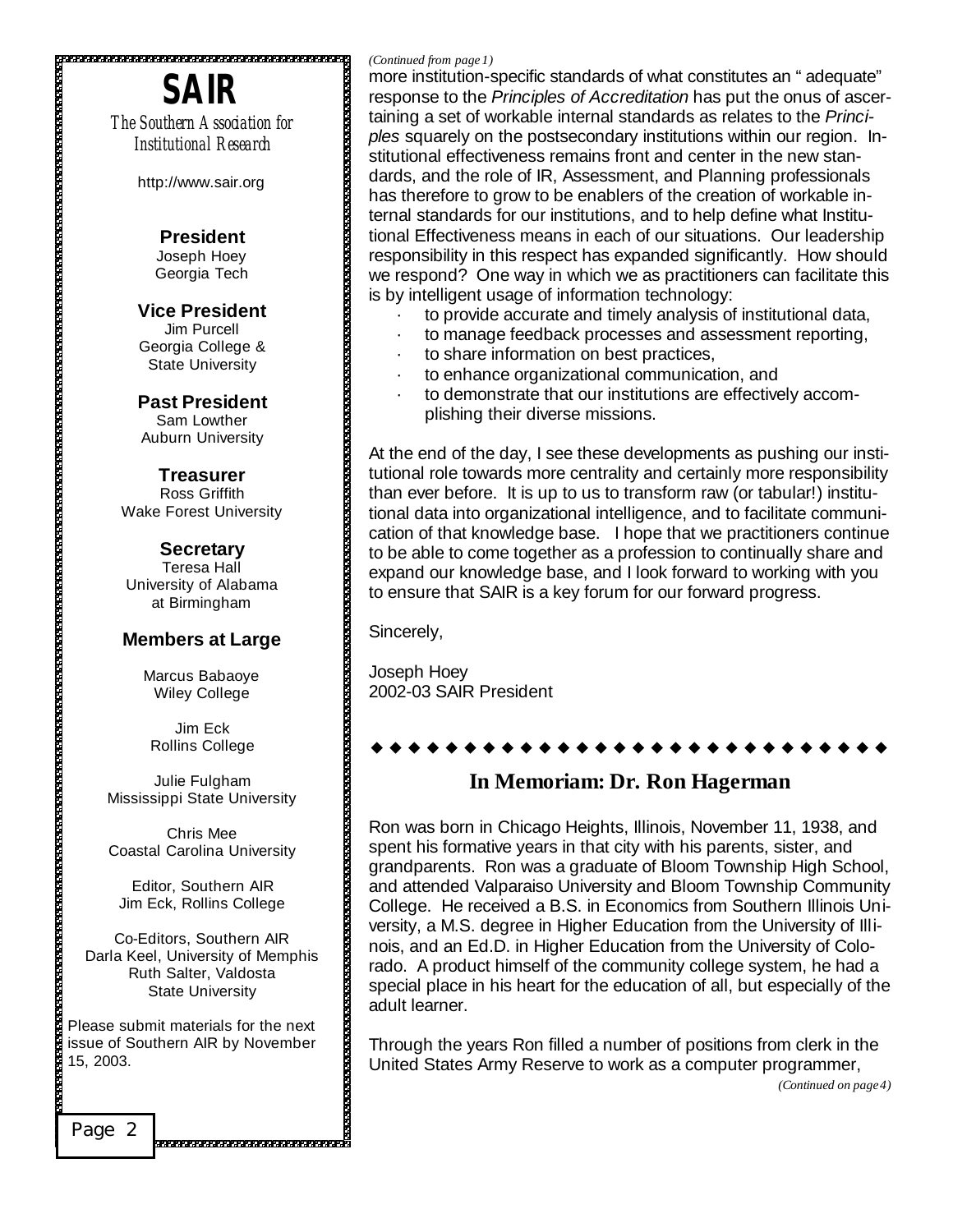### **Four good reasons to attend the 2003 SAIR Conference**

Excerpted and edited from an email by Jim Purcell, Georgia College & State University, Program Chair

- 1. **TIME:** October 11-14, 2003 A good time to get away from it all.
- 2. **PLACE:** San Antonio, TX A good place to visit anytime.



- 3. **PROGRAM:** Program tracks are as follows: accreditation, assessment, community college, institutional research, technology, and various panels. Something for everyone!
- 4. **PEOPLE:** 200-300 of your good friends with whom you can share ideas, problems, solutions and professional concerns (and have a great time to boot!)

## **Newbie? IR Basics Workshop and Newcomer's Reception Are For You!**

Provided by Lorne Kuffel, College of William and Mary, and Chris Mee, Coastal Carolina University

New to IR? On Sunday, October 12, from 1:00 to 4:30 p.m., SAIR will host *IR Basics: For Those New to Institutional Research*. Some of the topics are as follows: introduction to the workshop and SAIR; introduction and history of Institutional Research; Institutional Research functions; assessment; and institutional budgeting and finance.

New to SAIR? There is also the Newcomer's Reception that you don't want to miss! In addition to another opportunity to meet the SAIR Board of Directors, Dinosaurs, SIG's, and other newcomers, 'special entertainment' will be provided by Clemson University that you are sure to enjoy! The reception will be from 5:00 to 5:45 p.m. Don't miss it!!!

# **Two Special Events to Make Your Conference Extra Special**

*Play a round of tennis, eat a delicious dinner, listen to some music, and take a cruise...does SAIR spoil you or what?*

#### **Sunday, October 12, 1:00 to 3:00**

SAIR Tennis Tournament - Mixed Doubles at Trinity University Contact Tom Martin, Tournament Director, for details and to sign up: Tmartin@ccccd.edu. Bring three tennis balls.

**Monday, October 13, 7:00 to 10:00** \$38.00 Dinner with Mariachi Music, followed by a Riverwalk Cruise





# **ACCKK! What to pack?!!**

Dress is business casual or whatever makes you feel comfortable.

Temperatures in San Antonio this time of year is between 58 to 91 degrees Fahrenheit.

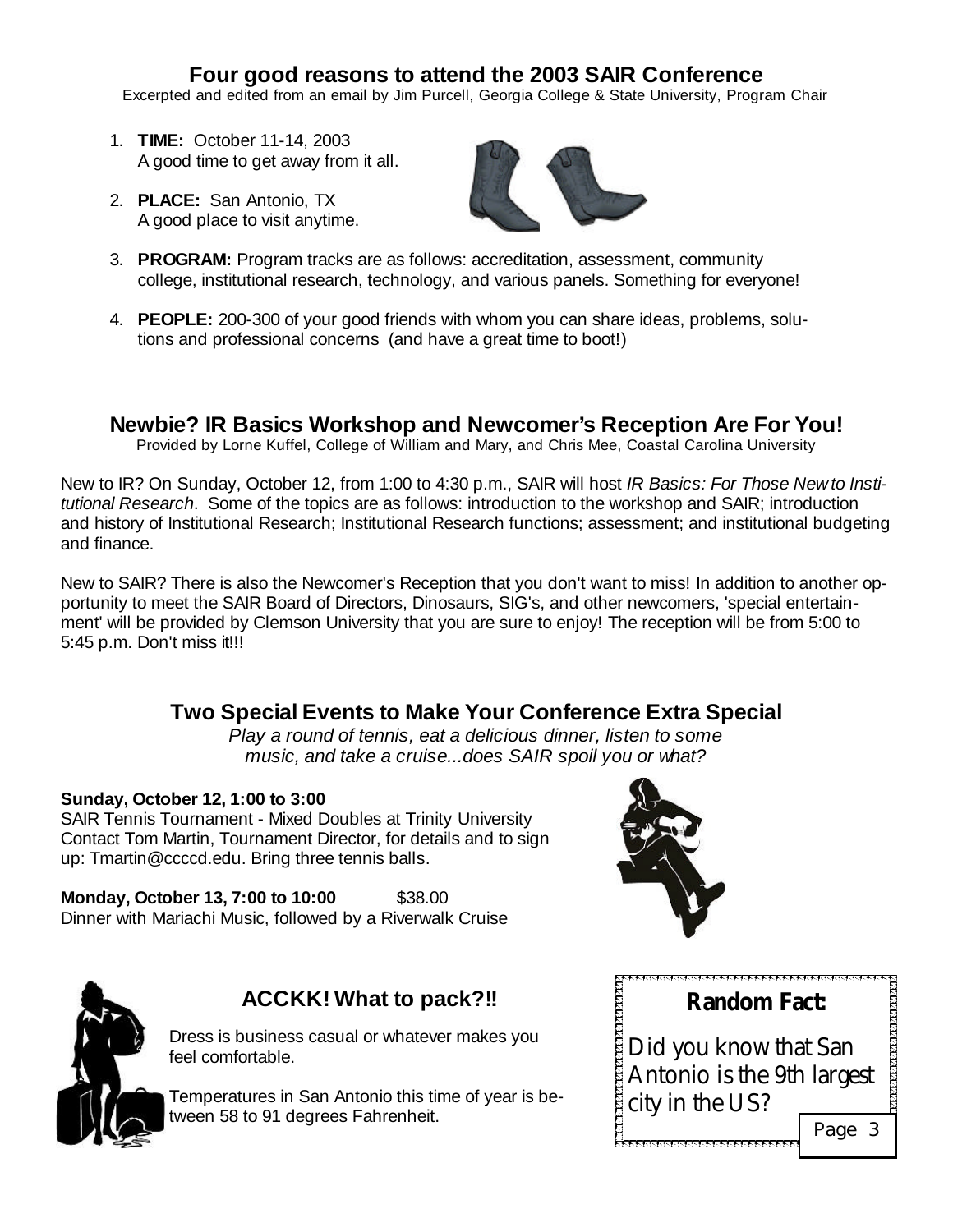#### *(Continued from page 2)*

systems analyst, community college instructor, director of management information, and director of institutional research, planning, and resource development. Ron contributed to many professional and civic organizations. He had been a member of Kiwanis International, Phi Delta Kappa, and Kappa Delta Pi. He was also active in the Southern Association for Institutional Research, a past president of the Rocky Mountain Association for Institutional Research, a past president of the Georgia Association for Institutional Research, Planning, Assessment, and Quality, and past president of the Idaho State University Federal Credit Union.

Ron retired in December 2002 from Brenau University, where he served eight years with distinction as Director of Institutional Research and Planning. All will miss Ron's wry sense of humor, his love of learning, and seasoned outlook on the field. His colleagues in GAIRPAQ especially regret his loss and admire the collegiality he brought to that organization.

| <b>SAI R F inancial Statement</b>                                   |                                                        |                        |  |  |
|---------------------------------------------------------------------|--------------------------------------------------------|------------------------|--|--|
| <b>Romandonom</b><br><b>Report</b><br>Reported<br>Reported Province |                                                        |                        |  |  |
| 2nd Quarter of 2003                                                 |                                                        |                        |  |  |
|                                                                     | Provided by Ross A. Griffith, SAIR Treasurer           |                        |  |  |
| व ब ब ब ब ब ब ब ब ब                                                 |                                                        |                        |  |  |
|                                                                     |                                                        |                        |  |  |
|                                                                     |                                                        |                        |  |  |
| Assets as of March 31, 2003                                         |                                                        |                        |  |  |
|                                                                     | Bank balance                                           | \$40,514.91            |  |  |
|                                                                     | Investment balance                                     | \$34,433.37            |  |  |
|                                                                     | <b>SAIR</b><br>\$32,938.95<br><b>CMG</b>               |                        |  |  |
|                                                                     | \$1,494.42<br><b>Total</b>                             | \$74,948.28            |  |  |
|                                                                     |                                                        |                        |  |  |
| Income during the quarter:                                          |                                                        |                        |  |  |
|                                                                     | New and renewed memberships                            | \$2,445.00             |  |  |
|                                                                     | Checking interest                                      | \$13.69                |  |  |
|                                                                     | Investment interest                                    | \$82.97                |  |  |
|                                                                     | <b>Total Income</b>                                    | \$2,541.66             |  |  |
|                                                                     | <b>Expenditures during the quarter:</b>                |                        |  |  |
|                                                                     | Corporate filing fee                                   | \$61.25                |  |  |
|                                                                     | Best Paper Award - AIR                                 | \$500.00               |  |  |
|                                                                     | 2003 Conference expenses - optional event              | \$340.00               |  |  |
|                                                                     | Tax return and Financial Review                        | \$900.00               |  |  |
|                                                                     | Internet provider<br><b>Total Expenditures</b>         | \$200.00<br>\$2,001.25 |  |  |
|                                                                     |                                                        |                        |  |  |
|                                                                     | Total net income during period                         | \$540.41               |  |  |
|                                                                     | Assets as of June 30, 2003                             |                        |  |  |
|                                                                     | Bank balance                                           | \$40,972.35            |  |  |
|                                                                     | Investment balance                                     | \$34,516.34            |  |  |
|                                                                     | <b>SAIR</b><br>\$33,018.32<br><b>CMG</b><br>\$1,498.02 |                        |  |  |
|                                                                     | \$34,516.34<br>Total                                   | \$75,488.69            |  |  |
|                                                                     |                                                        |                        |  |  |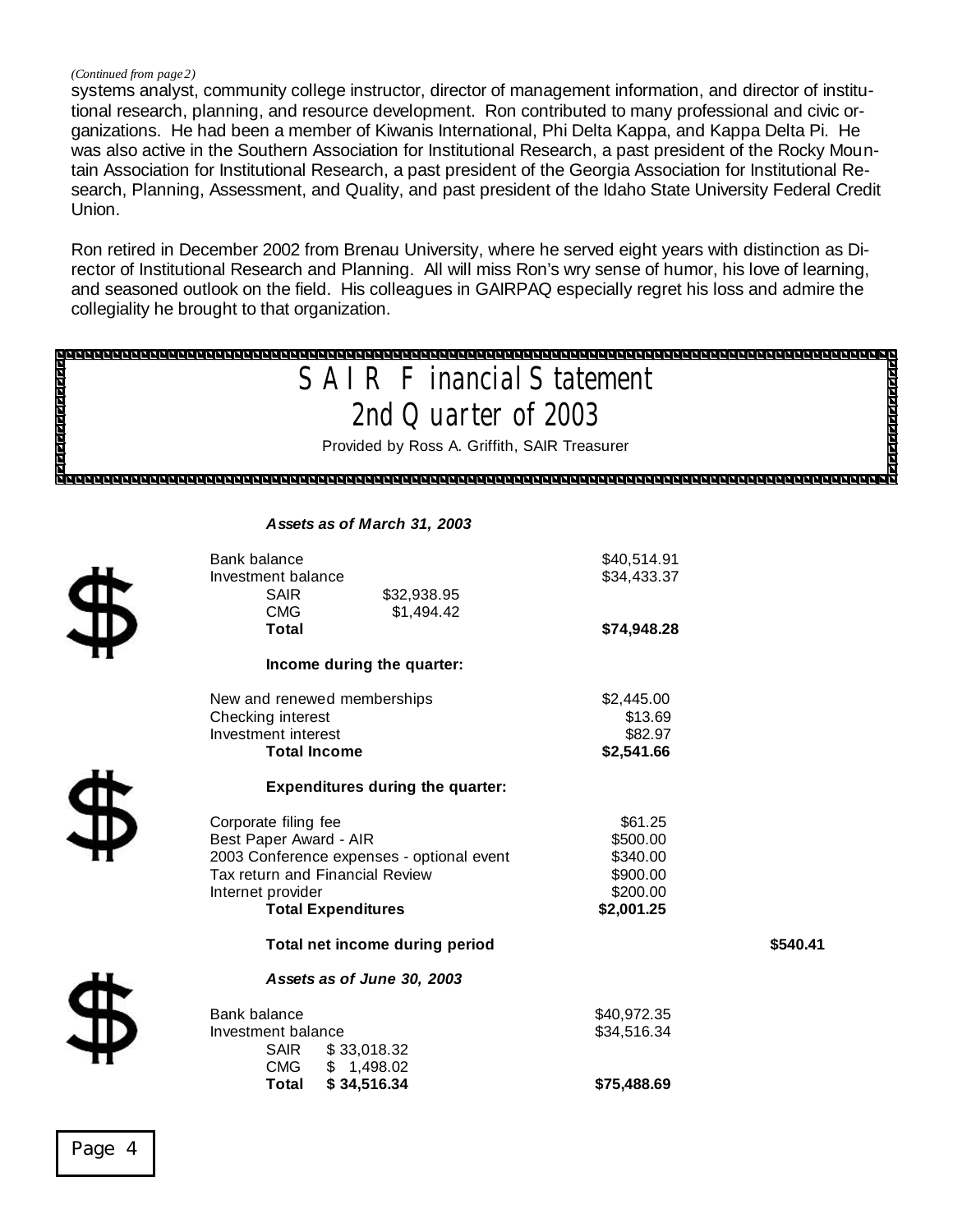

# **Book:** *Good to Great* **by Jim Collins**

As IR assessment and planning practitioners, we are frequently called upon to play a significant role in change management and institutional effectiveness at our institutions. The literature on actively moving organizations towards higher performance is well established, but is further enriched by a recent addition: *Good to Great* by Jim Collins. This best-seller represents the culmination of five years of extensive research by a team of 21 researchers. The goal of the team was to identify common themes among organizations that progressed from good to a sustained great over a period of fifteen years. The team applied stringent benchmarks for success to identify twenty-eight outstanding companies from a variety of industries. The leadership principles discussed are simple but profound. Effective strategies include a leadership style that will surprise many readers, identification of one's primary focus, entering a culture of discipline at all levels, using technology to accelerate success, and



using a build-up and break-through approach to progress. The book is an interesting read and discusses novel concepts of leadership and practice. The "Good to Great" concepts are readily applicable to higher education and are also being used as a guide to inform excellence in one of our local school districts. The book is published by HarperCollins publishers, New York and retails for \$27.50 although it is available in hard cover from Amazon.com for \$16.50 plus shipping. Enjoy!

#### 大大大大大 New SAIR Officers Elected By: Sam Lowther, Auburn University

A total of 269 SAIR members cast their ballots in the recent election. Some close races resulted from the excellent slate of nominees who agreed to offer themselves for consideration. The results were as follows:

#### **Vice President/President-Elect**

Ross Griffith, Wake Forest University

#### **Treasurer**

Michelle Hall, Southeastern Louisiana University

#### **Members-at-Large**

Denise Gardner, Georgia Institute of Technology Lorne Kuffel, College of William and Mary

#### **Nominating Committee**

Sarah Carrigan, University of North Carolina-Greensboro Roy "Ike" Ikenberry, Belmont University Andrew Luna, State University of West Georgia Debra Stuart, Oklahoma State Regents for Higher Education Catherine Watt, Clemson University



The 2002-03 SAIR Nominating Committee would like to congratulate our newly elected officers, and offer our thanks to everyone who nominated prospective candidates, everyone who agreed to run and everyone who voted. **Page 5** and the set of the set of the set of the set of the set of the set of the set of the set of the set of the set of the set of the set of the set of the set of the set of the set of the set of th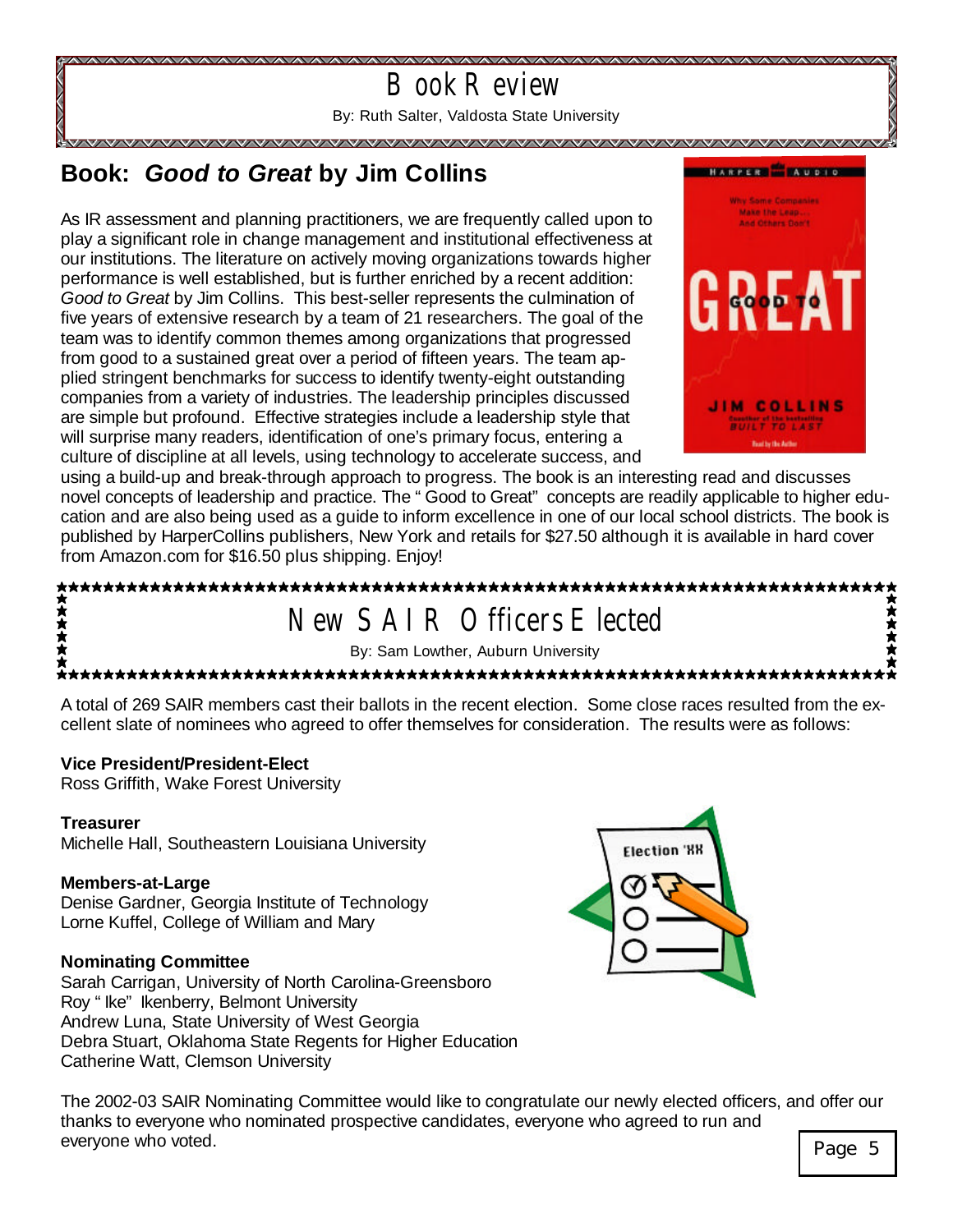# Regional Scoop

*Catching Up W ith SAIR Friends* 

# Alabama

#### Provided by Cathy Tanner

The new officers of the Alabama Association for Institutional Research have made tentative plans for an IPEDS workshop featuring the new changes for the Peer Analysis/Data Analysis System (DAS) in December 2003 and the 2004 ALAIR Annual Conference that will be held at the University of Alabama-Birmingham in April 2004.

2003-2004 ALAIR Officers are as follows: President - Dan Tennimon (Troy State University Montgomery); Vice President - Kris Mascetti (Auburn University Montgomery); Secretary - Cathy Tanner (Bishop State Community College); Treasurer - William Hughes (University of Alabama); Immediate Past President - William Fendley (The University of Alabama); Members-at-Large: Sarah Latham (Samford University); Janis Lowther (Alabama Commission on Higher Education); Bai Kang (Troy State University Dothan) and Nominating Committee Members: Patricia Pratt (University of West Alabama) and Matthew Campbell (University of Alabama Huntsville).

The ALAIR Website is www.alair.org

# Maryland

Provided by Denise Nadasen

The MdAIR Fall Conference is October 24 at the UMBC Technology Center in Catonsville, Maryland. The theme this year is "Making a Difference." The keynote speaker will be G. Jeremiah Ryan from Raritan Valley Community College in New Jersey.

For information on attending and membership benefits, please visit the website: www.mdair.org

# North Carolina

Provided by Carol Gosselin

NCAIR Program Chair Ann-Marie Bellamy is working with SCAIR on a joint conference to be held in 2004. The location and dates have not been finalized yet.

NCAIR held a very successful drive-in conference on Friday, July 25, 2003, at the beautiful new Doris Duke Center at Duke Gardens on the campus of Duke University in Durham, NC. Larry Jones presented a workshop on Effective Institutional Research Practice.

For more information about NCAIR, visit our newly re-designed website at www.ncair.net

# 2003 Calendar of Events At a Glance

October 11-14, 2003 Southern Association for Institutional Research Conference, San Antonio, Texas http://sair.org

October 11, 2003 Oklahoma Association for Institutional Research (OKAIRP) Fall Conference http://www.okairp.org

October 24, 2003 Maryland Association for Institutional Research (MdAIR) Fall Conference http://www.mdair.org

November 9 - 11, 2003 Virginia Assessment Group (VAG) Fall **Conference** http://www.vaassessgrp.org

February 25 –27, 2004 Texas Association for Institutional Research (TAIR) Conference http://www.Texas-air.org

May 30 - June 2, 2004 2004 Annual AIR Forum, Boston, Massachusetts http://airweb.org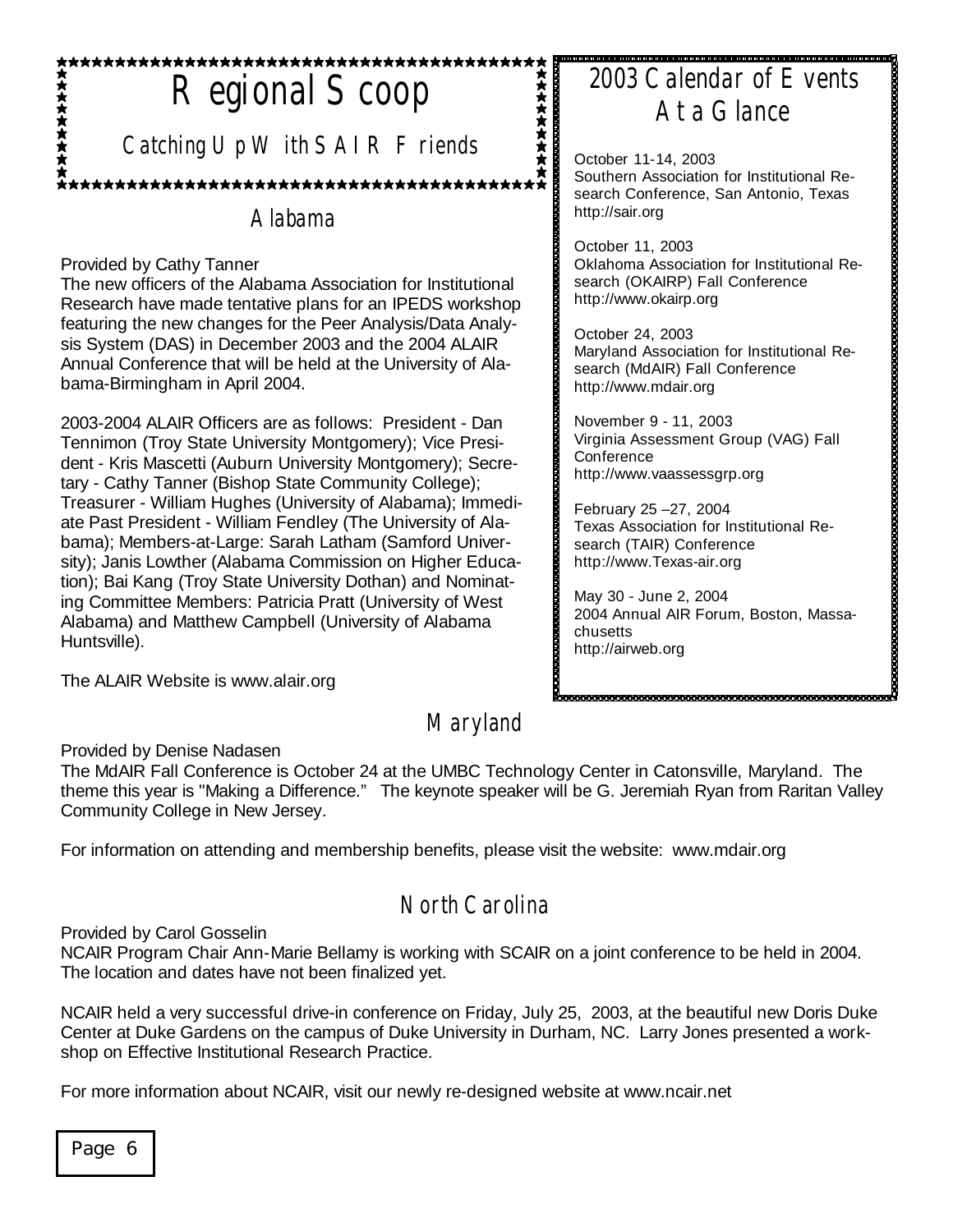# Oklahoma

Provided by Jody Worley

More than 40 individuals attended the Oklahoma Association for Institutional Research and Planning. (OKAIRP) conference that was held at Oral Roberts University on March 28, 2003. Keynoting the conference was Dr. Bob Smallwood, Associate Vice-President of Academic Affairs at Southwest Texas State university. Dr. Smallwood presented results from his work with the National Survey of Student Engagement (NSSE). There were 2 pre-conference workshops, and 6 concurrent presentations featuring a variety of topics from assessment, enrollment management, and student development.

The Fall 2003 conference is scheduled for October 11, and will be hosted by Rose State College in Oklahoma City. The keynote speaker for the fall 2003 conference is Susan Hatfield, Assessment Coordinator at Winona State University, Winona, MN. The OKAIRP board is hoping to have a strong conference agenda with a variety of concurrent sessions for participants to attend. Additional information about OKAIRP events and activities are posted at www.okairp.org.

## Tennessee

The Tennessee Association for Institutional Research (TENNAIR) held their annual conference in Brentwood, Tennessee this past August and it was a great success. The theme was "The Challenge of Change" and there were 65 conference attendants.

The website is located at http://oir.memphis.edu/tennairmain

#### Texas

Provided by Marilyn Greer

TAIR is gearing up for our 26th conference with the theme, "The Times They Are A-Changin'," to be held on February 25— 27, 2004. The conference will be at the Hilton in Bryan, Texas, home of Texas A&M University (44,000 + headcount). In order to assist our members in meeting their travel budgets while still attending the conference, TAIR is discounting the registration fee 20%, to \$80.00. The Hilton is also offering the hotel at state rate, or \$80, without a restriction on the number of occupants per room. We are also offering travel scholarships, similar to SAIR that provide up to \$250 per scholarship to pay for hotel, registration, and related travel expenses. We are putting together a memorable program. Keep posted for updates. Ya'll come on down to Texas!

While the SAIR conference topics will be terrific and not to be missed, the SAIR Local Arrangements Committee, headed by past president Gerry Dizinno (St. Mary's University), has also arranged for two very excellent and reasonably priced tours while you are visiting sunny San Antonio. Check out the Mission Tour (a half-day tour) and the Hill Country Tour (a full-day tour) on the SAIR website. Send in your registration early! They fill up fast!

TAIR is happy to celebrate the success of our July Professional Development Workshop held at Rice University and hosted by the IR Director, Leona Urbish. Donald Crump, Associate Executive Director from SACS, as well as the IR directors from the two Texas pilot institutions, Cindy Dutschke, Texas A&M University, and Mary Frances Gibbons, Richland College, provided us with a tremendous program that detailed the new SACS criteria. The attendance of 117 was one of the highest attended TAIR professional development conferences ever!